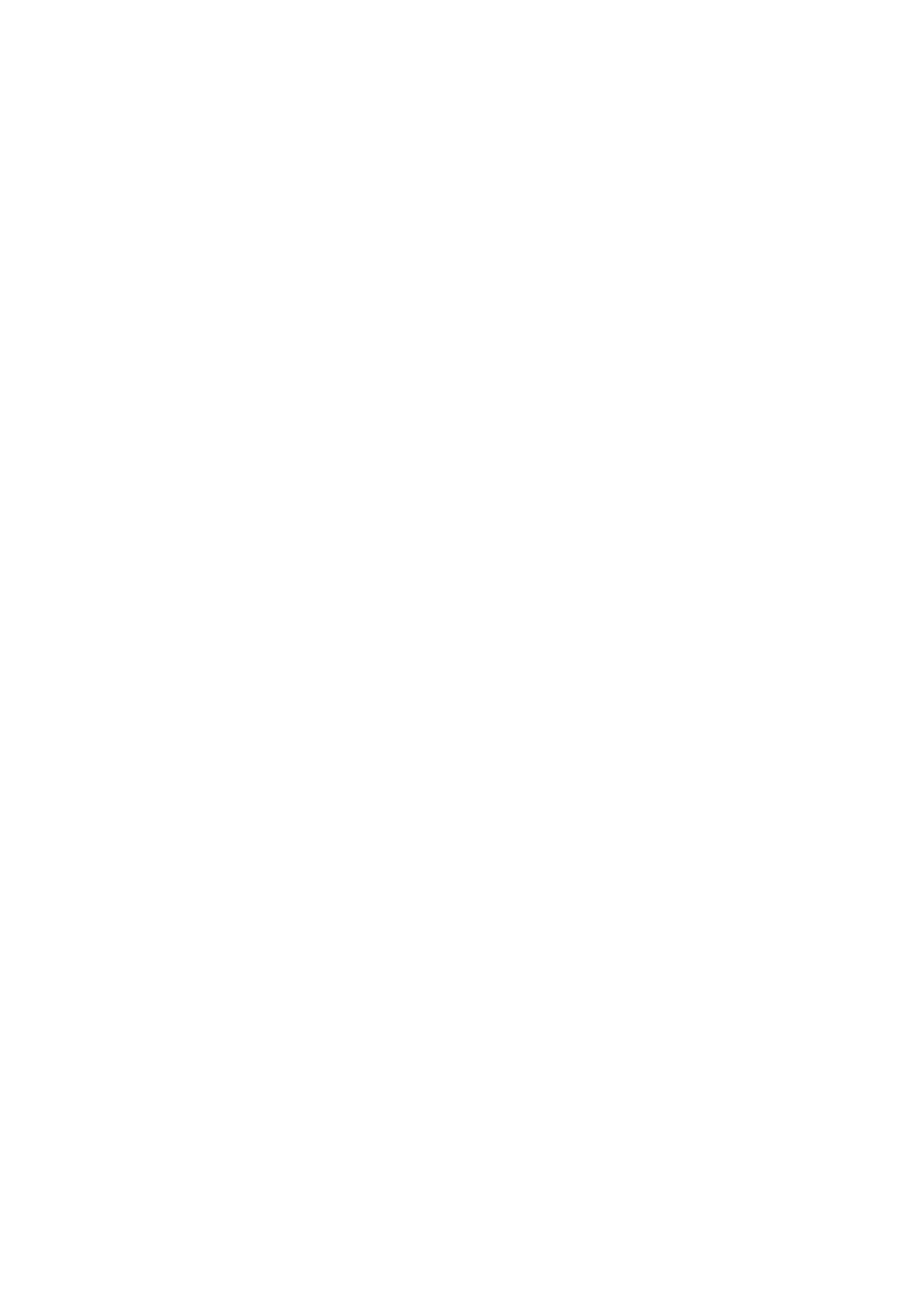

#### **DIRECTORATE GENERAL FOR INTERNAL POLICIES**

### **POLICY DEPARTMENT C: CITIZENS' RIGHTS AND CONSTITUTIONAL AFFAIRS**

**CIVIL LIBERTIES, JUSTICE AND HOME AFFAIRS** 

# **The status of persons who have been denied refugee status and who cannot be returned to their country of origin**

**NOTE**

#### **Summary:**

This briefing paper aims to provide information on the reasons why the denial of refugee status i.e. international protection does not necessarily mean return and change to the status of deportable alien. The paper looks at the major reasons for the unfeasibility to return persons in particular the provisions of the European Convention on Human Rights and the case-law of the European Court of Human Rights. It addresses the question of the legal status of non-returnable persons and it makes recommendations to establish some common rules and practices on "post-asylum procedures".

**PE 419.624 EN**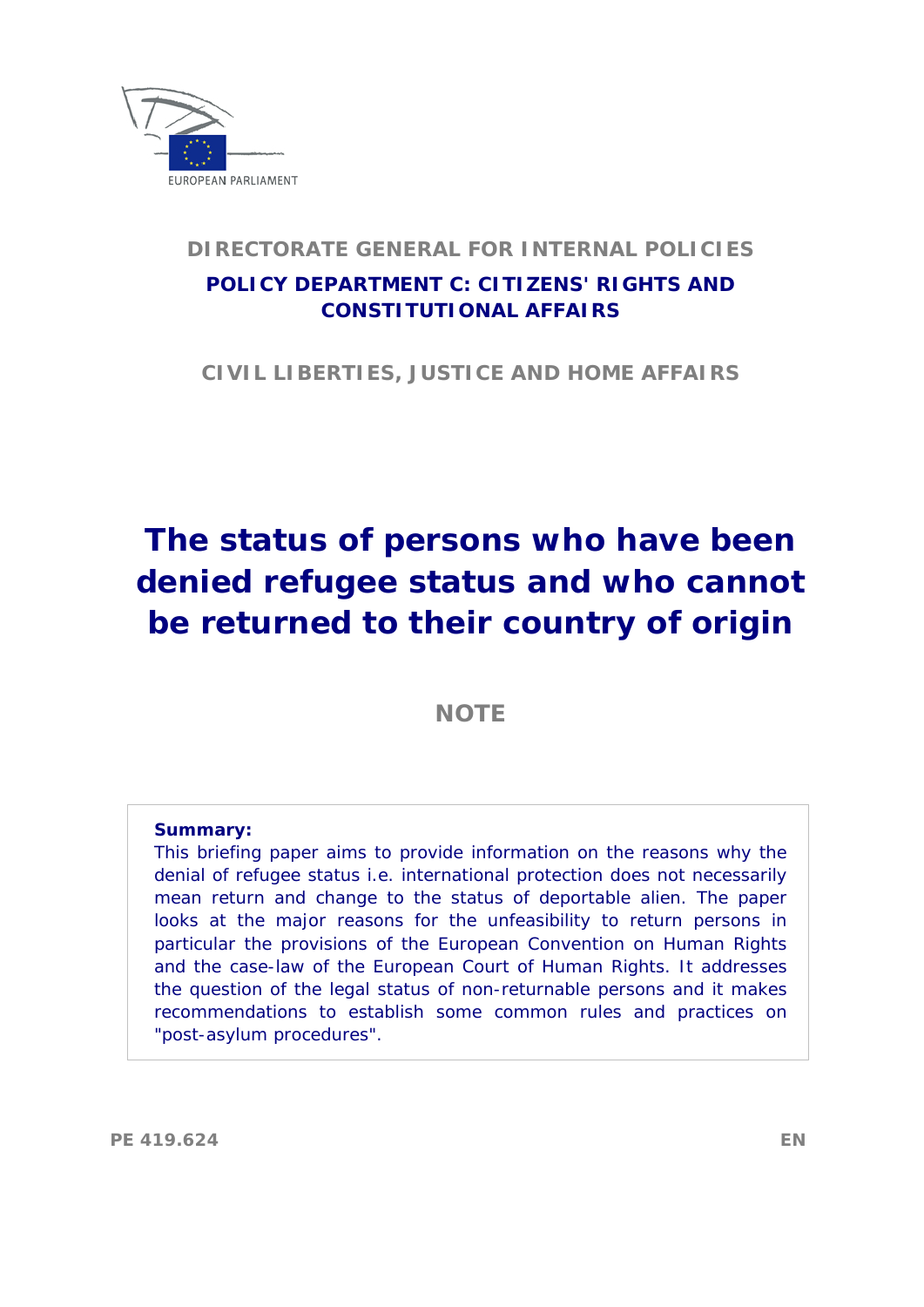This document was requested by the European Parliament's Committee on Civil Liberties, Justice and Home Affairs.

#### **AUTHOR(S)**

*Prof. Dr. h.c. Kay Hailbronner*  Universität Konstanz Fachbereich Rechtswissenschaft 78457 Konstanz Germany

#### **RESPONSIBLE ADMINISTRATOR**

Jean-Louis Antoine-Grégoire Policy Department C - Citizens' Rights and Constitutional Affairs European Parliament B-1047 Brussels E-mail: [poldep-citizens@europarl.europa.eu](mailto:poldep-citizens@europarl.europa.eu)

#### **LINGUISTIC VERSIONS**

Original: EN Translation: FR

#### **ABOUT THE EDITOR**

To contact the Policy Department or to subscribe to its newsletter please write to: [poldep-citizens@europarl.europa.eu](mailto:poldep-citizens@europarl.europa.eu)

Manuscript completed in February 2010. Brussels, © European Parliament, 2010.

This document is available on the Internet at:

<http://www.europarl.europa.eu/activities/committees/studies.do?language=EN> <http://www.ipolnet.ep.parl.union.eu/ipolnet/cms>

#### **DISCLAIMER**

The opinions expressed in this document are the sole responsibility of the author and do not necessarily represent the official position of the European Parliament. Reproduction and translation for non-commercial purposes are authorized, provided the source is acknowledged and the publisher is given prior notice and sent a copy.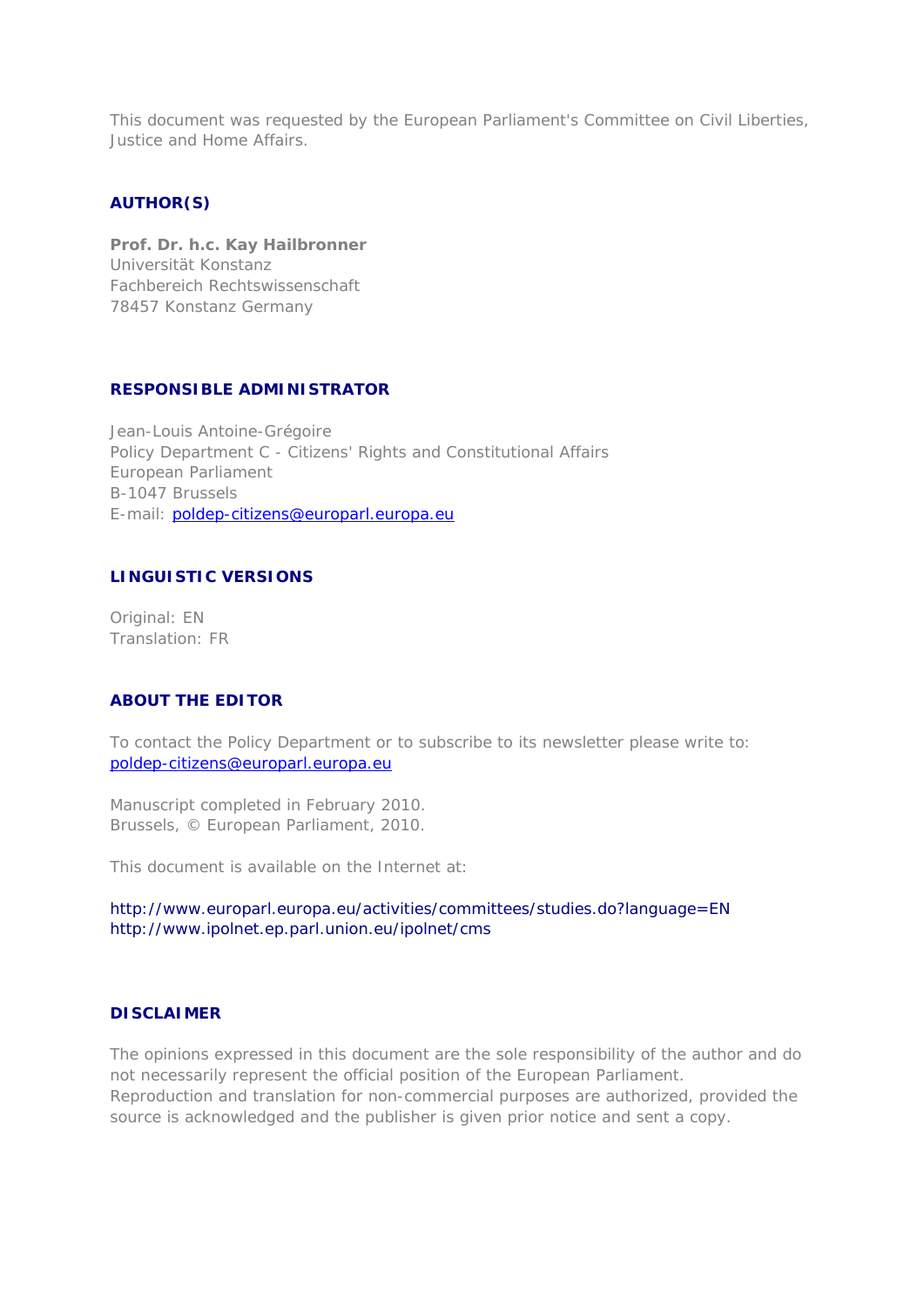# **CONTENTS**

| 1. Introduction                                                                         | 4  |
|-----------------------------------------------------------------------------------------|----|
| 2. Major reasons for impossibility to return persons                                    | 5. |
| 3. Legal status of non-returnable persons                                               | 8  |
| 4. Character of a "toleration" or "discretionary leave" or<br>"suspension of execution" | 9  |
| 5. Need for modification?                                                               | 10 |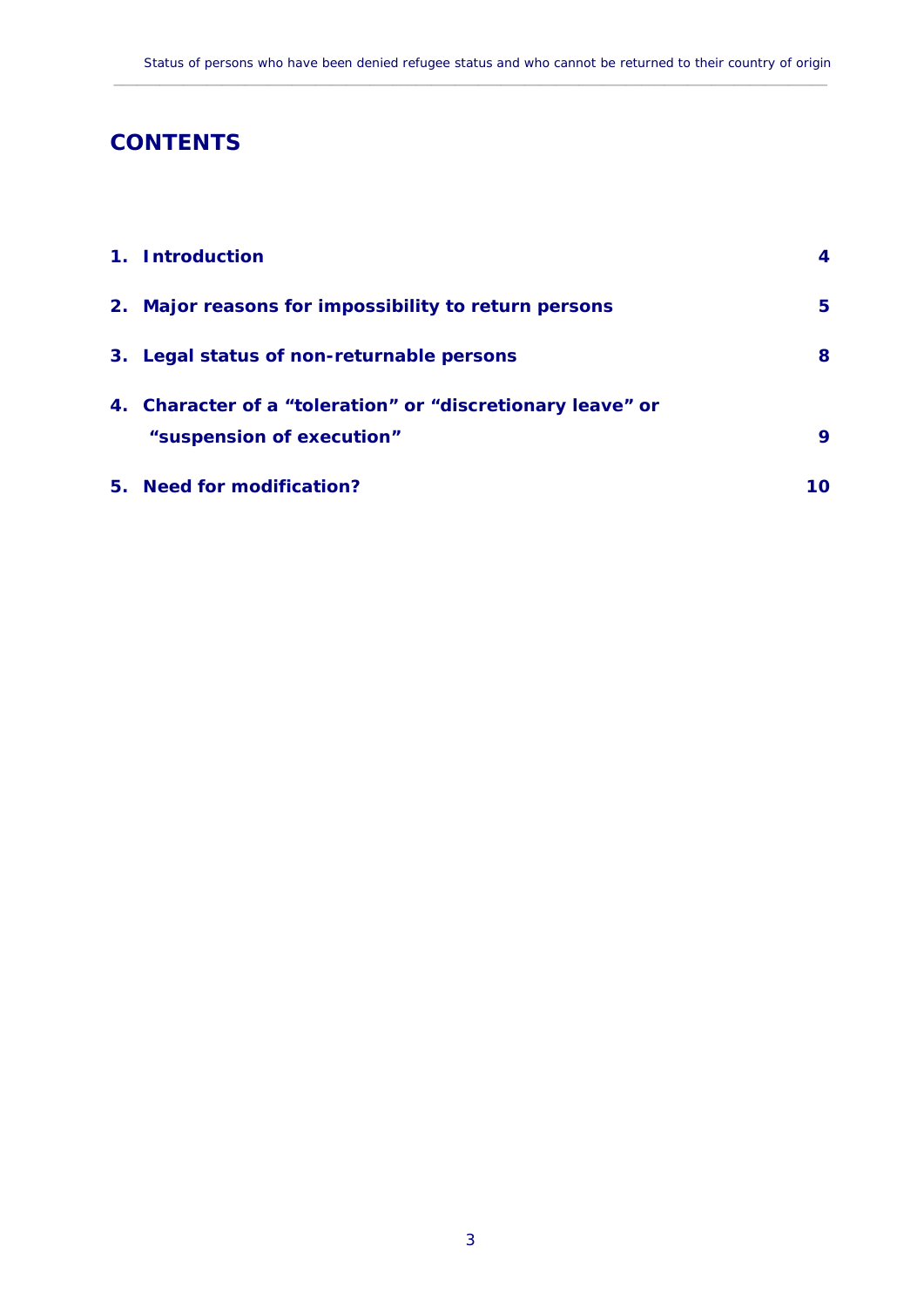## <span id="page-5-0"></span>**1. INTRODUCTION**

It is assumed that the briefing paper is to include subsidiary protection in addition to refugee status. Under the present rules an application for asylum means an application made by a third-country national or a stateless person which can be understood as a request for international protection from a Member State under the Geneva Convention.<sup>[1](#page-5-1)</sup> In the Commission's proposal on the amended Procedures Directive (COM (2009) 554/4) and the amended Qualification Directive (COM (2009) 551) the term "application for asylum" will be replaced by the term "application for international protection" meaning a request for protection from a Member State, who can be understood to seek refugee status or subsidiary protection status, and who does not explicitly request another kind of protection outside the scope of the Qualification Directive, that can be applied for separately. The following remarks, therefore, are based upon the concept of "international protection" as defined by the amended proposals.

**\_\_\_\_\_\_\_\_\_\_\_\_\_\_\_\_\_\_\_\_\_\_\_\_\_\_\_\_\_\_\_\_\_\_\_\_\_\_\_\_\_\_\_\_\_\_\_\_\_\_\_\_\_\_\_\_\_\_\_\_\_\_\_\_\_\_\_\_\_\_\_\_\_\_\_\_\_\_\_\_\_\_\_\_\_\_\_\_\_\_\_\_**

The denial of refugee status (international protection) does not necessarily mean return and change to the status of a deportable alien. Although usually, according to national law, final decisions rejecting an asylum application will be connected with an order to leave. There is, however, a variety of "post-asylum procedures", before authorities will actually enforce a deportation order, ranging from

- Follow-up asylum claims,
- Applications for regular residence permits (cf. family reunion),
- Applications for temporary humanitarian human residence permits,
- Applications for stay of execution due to factual or legal barriers to deportation,
- Applications for toleration or temporary residence permits based on deportation stop programmes, recommendations of "hardship commissions", legalization programmes etc.

The period of time spent in the "intermediate period" until either deportation or a renewable residence permit is granted, may be considerably larger than the asylum procedure proper.

The number of persons "immigrating" by way of subsequent procedures is most likely considerably higher than the number of refugees receiving some kind of international protection. The legal status of persons who have been denied refugee status in the intermediate period is primarily determined by national law". The Directive 2008/115 on common standards and procedures for returning illegally staying third-country nationals is destined to provide some guidelines for effective removal and repatriation policy. It does not, however, make rules for the legal status of rejected applicants, the access to legal or quasi-legal residence titles and the rights connected with such titles, except that there are legal safeguards contained in the Directive on decisions relating to return such as

- Member States must take into account the best interests of the child, family life, state of health etc.,
- Member States must respect the principle of non-refoulement,

<span id="page-5-1"></span><sup>&</sup>lt;sup>1</sup> Art. 2 (b) of the Asylum Procedures Directive.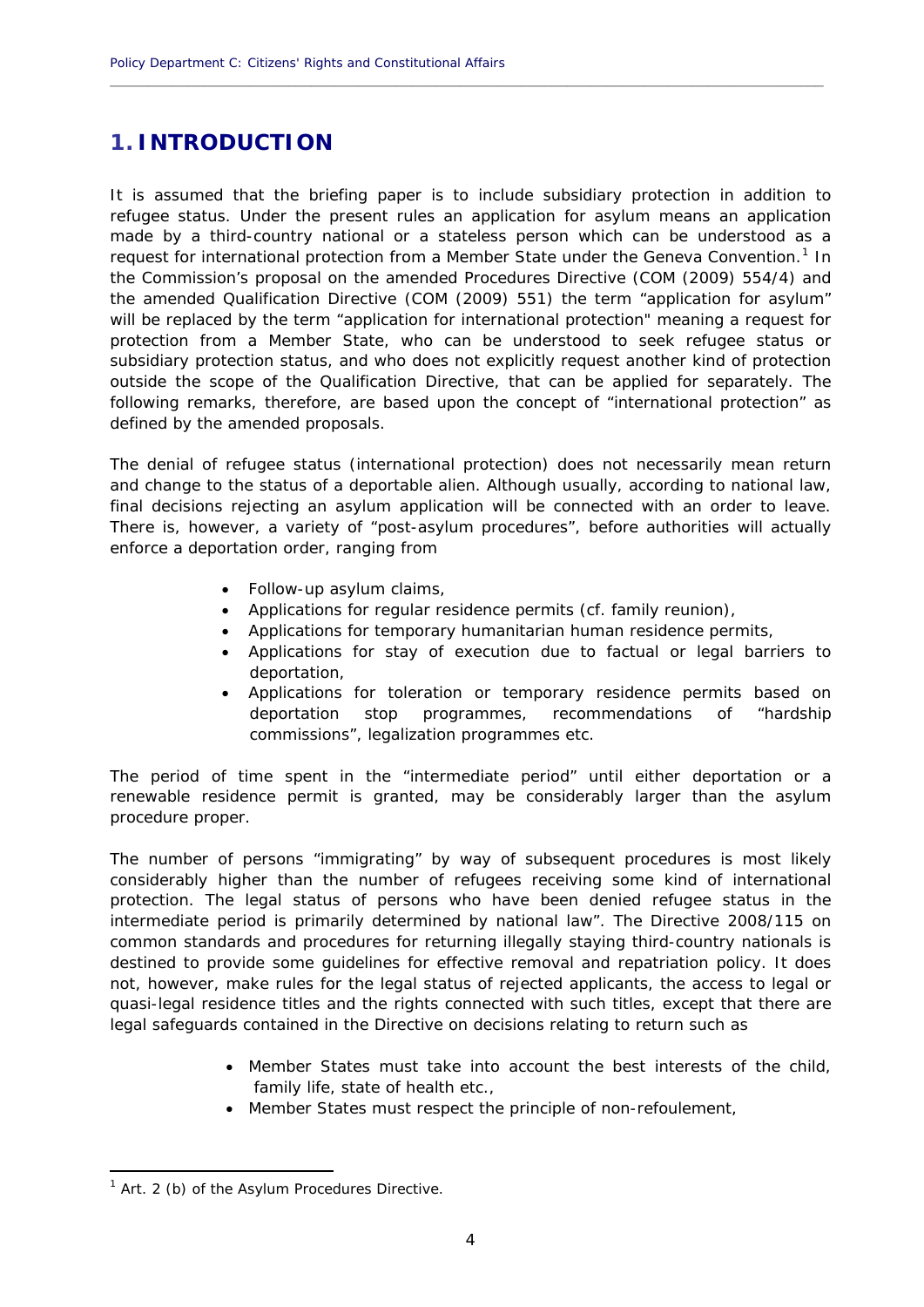- an appropriate and extendable period of time for voluntary departure must be given (Art. 7),
- postponement of removal is required for legal or technical reasons (Art. 9),
- conditions for removal of unaccompanied minors must be fulfilled (Art. 10),
- no suspension has been ordered or prescribed by law in an appeal procedure (Art. 13).

In addition, Art. 13 of the Return Directive provides that legal assistance and representation must also be granted to persons filing a remedy against a return order; not included are conditions on employment and social benefits. Follow-up applications for substantial protection are regulated by the Procedures Directive (see also p. 9).

#### <span id="page-6-0"></span>**2. MAJOR REASONS FOR IMPOSSIBILITY TO RETURN PERSONS**

Reasons for non-return of rejected applicants may be of a legal or legal policy nature or of a factual nature. Frequently some kind of a residence or quasi-legal residence may be obtained on national or international law-based grounds. A decision to deny international protection does not necessarily preclude an entitlement to a regular or humanitarian residence permit based upon other humanitarian grounds described either by obligatory or discretionary rules of national law and/or international law requirements (frequently also determined as complementary protection). It is argued that the definition on subsidiary protection as is presently defined by Art. 15 Qualification Directive ("serious harm"), which embraces

- death penalty or execution, or
- torture or inhuman or degrading treatment or punishment, or
- serious and individual threat to a civilian's life or person by reason of indiscriminate violence in situations of international or internal armed conflict,

does not fully cover the public international law dimension of "international protection". The argument is raised within a controversial discussion to what extent other provisions than Art. 3 ECHR and Art. 33 of the Geneva Convention provide protection against refoulement. The argument is, for instance, made with respect to the right to personal liberty and security (Art. 5 ECHR) and the right to a fair trial (Art. 6 ECHR). The European Court of Human Rights has indicated that in particular circumstances a serious risk of violations of other human rights which are in effect comparable to a violation of rights under Art. 3 ECHR may give rise to protection against refoulement. Occasional references to other ECHR provisions such as in the Soering-case<sup>[2](#page-6-1)</sup> have not led to an established jurisprudence. Therefore, as yet, the precise content of this and other human rights guarantees in international treaties, such as the UN Convention on the right of children, has remained controversial.

In addition to the controversy on the scope of the "international protection" scheme there is agreement that rejected applicants may rely on humanitarian grounds and – provided

<span id="page-6-1"></span><sup>2</sup> Judgment of 7.7.1989, EuGRZ 1989, 314, No. 14038/88.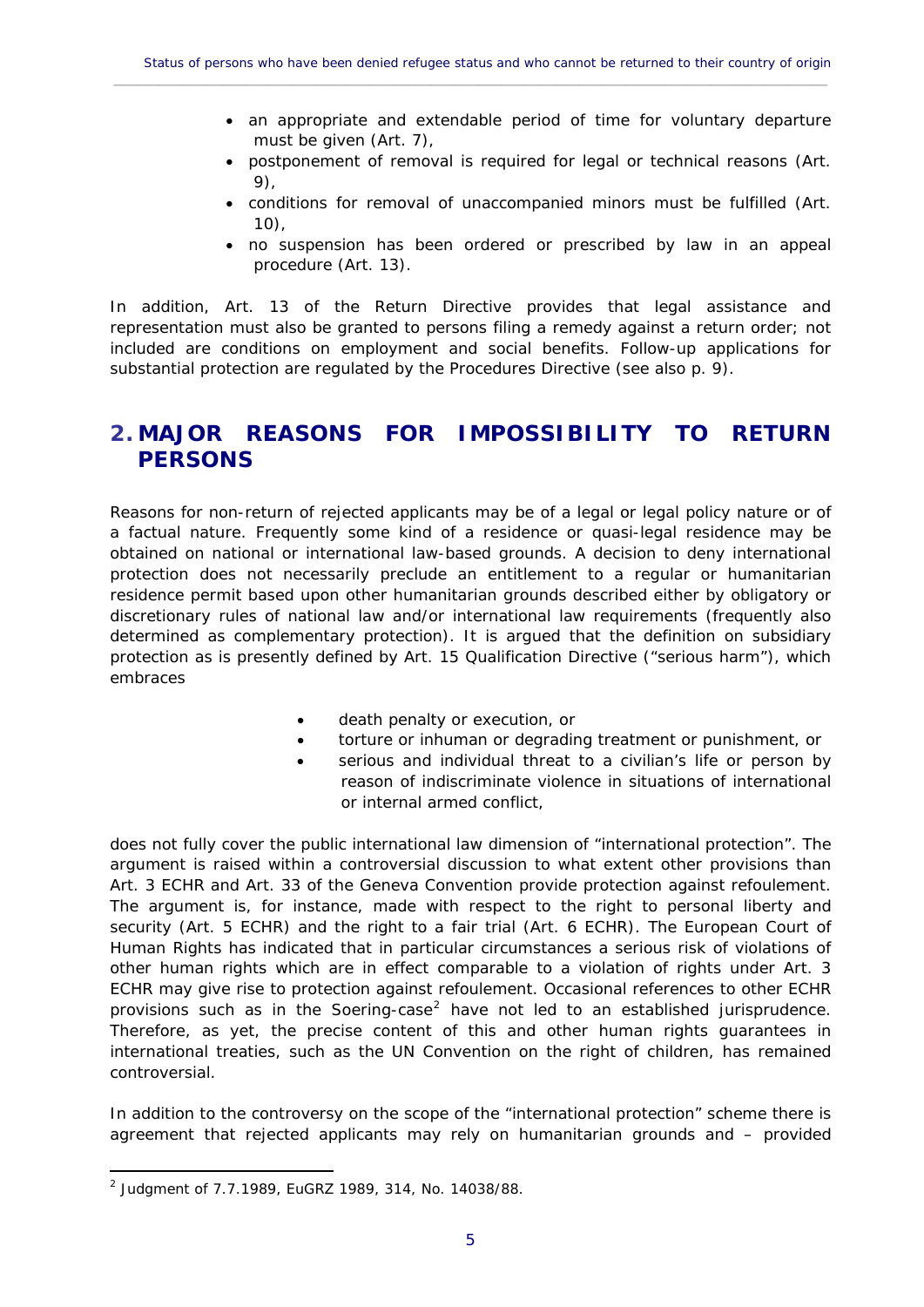certain conditions are met – upon national entitlements to regular residence permits for instance for the purpose of family reunification. Such grounds are basically regulated by national law, but they may well be substantially influenced by public international law requirements such as Art.8 ECHR on protection of private life and family. It has to be noted that the concept of Art.8 ECHR has been considerably expanded by the European Court of Human Rights recently by the concept of protection of private life (regardless of family connections) for persons who have established close links with the country of actual residence and whose return may on balance constitute therefore a violation of Art. 8 ECHR.

**\_\_\_\_\_\_\_\_\_\_\_\_\_\_\_\_\_\_\_\_\_\_\_\_\_\_\_\_\_\_\_\_\_\_\_\_\_\_\_\_\_\_\_\_\_\_\_\_\_\_\_\_\_\_\_\_\_\_\_\_\_\_\_\_\_\_\_\_\_\_\_\_\_\_\_\_\_\_\_\_\_\_\_\_\_\_\_\_\_\_\_\_**

The European Court of Human Rights has recently applied its jurisprudence on the private life implications even for persons who are not in possession of a residence permit.<sup>[3](#page-7-0)</sup> An occasionally drawn conclusion that this brings "illegal aliens" and thus rejected asylum seekers into the scope of application of Art.8 ECHR, provided that they have managed to achieve a certain degree of integration into their host country, rests, however, upon legally questionable grounds since the decisions of the European Court of Human Rights were dealing with very particular situations with regard to the legal situation of residents in successor states of the former Soviet Union.

A report by ECRE<sup>[4](#page-7-1)</sup> identifies **four major grounds** based on international obligations which according to ECRE are based on the states' obligations under international and European human rights law to grant protection. Most of these grounds are relating to family unity, health and the rights of children. Frequently, states do not precisely identify to what extent a residence permit or a "quasi" legal residence is based upon international law considerations or national law or national humanitarian policy. A primary ground of granting either a residence permit or toleration is the **protection of family life and private life**. Frequently rejected refugees entering into a family relationship may not be deported, particularly if a family relationship has been established with small children and/or persons who are dependent upon a rejected applicant.<sup>[5](#page-7-2)</sup> Some countries have adopted special rules related to family matters which are also applicable to rejected applicants.<sup>[6](#page-7-3)</sup> In some other countries, family reunion is included under the term "humanitarian considerations" or covered by the term "exceptional circumstances".

Another category of persons receiving generally some kind of complementary protection concerns **unaccompanied minors**. The ECRE report refers to international and regional human rights instruments imposing legal obligations concerning the treatment of children which may give rise to some kind of residence right in spite of a rejection of an asylum application.[7](#page-7-4) Some Member States have made provision for granting humanitarian residence permits "on grounds of exceptionally distressing situations" (Sweden). According to the UK legislation children who do not qualify for international protection should be granted discretionary leave if there are inadequate reception arrangements in the country of origin.<sup>[8](#page-7-5)</sup> Similarly Denmark provides for protection of unaccompanied minors if they would be placed in an "emergency situation" if returned.

1

<span id="page-7-0"></span><sup>&</sup>lt;sup>3</sup> See for instance European Court of Human Rights of 15.1.2007, No. 60654/00, Sisojeva/Lithuania, at No. 90; of 9.10.2003, No. 48321/099, Slivenko/Lithuania.

<span id="page-7-1"></span><sup>4</sup> Complementary Protection in Europe, July 2009.

<span id="page-7-2"></span><sup>&</sup>lt;sup>5</sup> cf. Helene Lambert, The European Court of Human Rights and the Right of Refugees and Other Persons in Need of Protection to Family Reunion, International Journal of Refugee Law 1999, p. 427- 450.

<span id="page-7-3"></span><sup>6</sup> See ECRE Report at p. 6.

<span id="page-7-4"></span><sup>&</sup>lt;sup>7</sup> ECRE Report, at p.  $7$ ; see also MacAdam, Complementary Protection in International Refugee Law 2007, p. 177.

<span id="page-7-5"></span><sup>&</sup>lt;sup>8</sup> ECRE Report, at No. 2.1.4.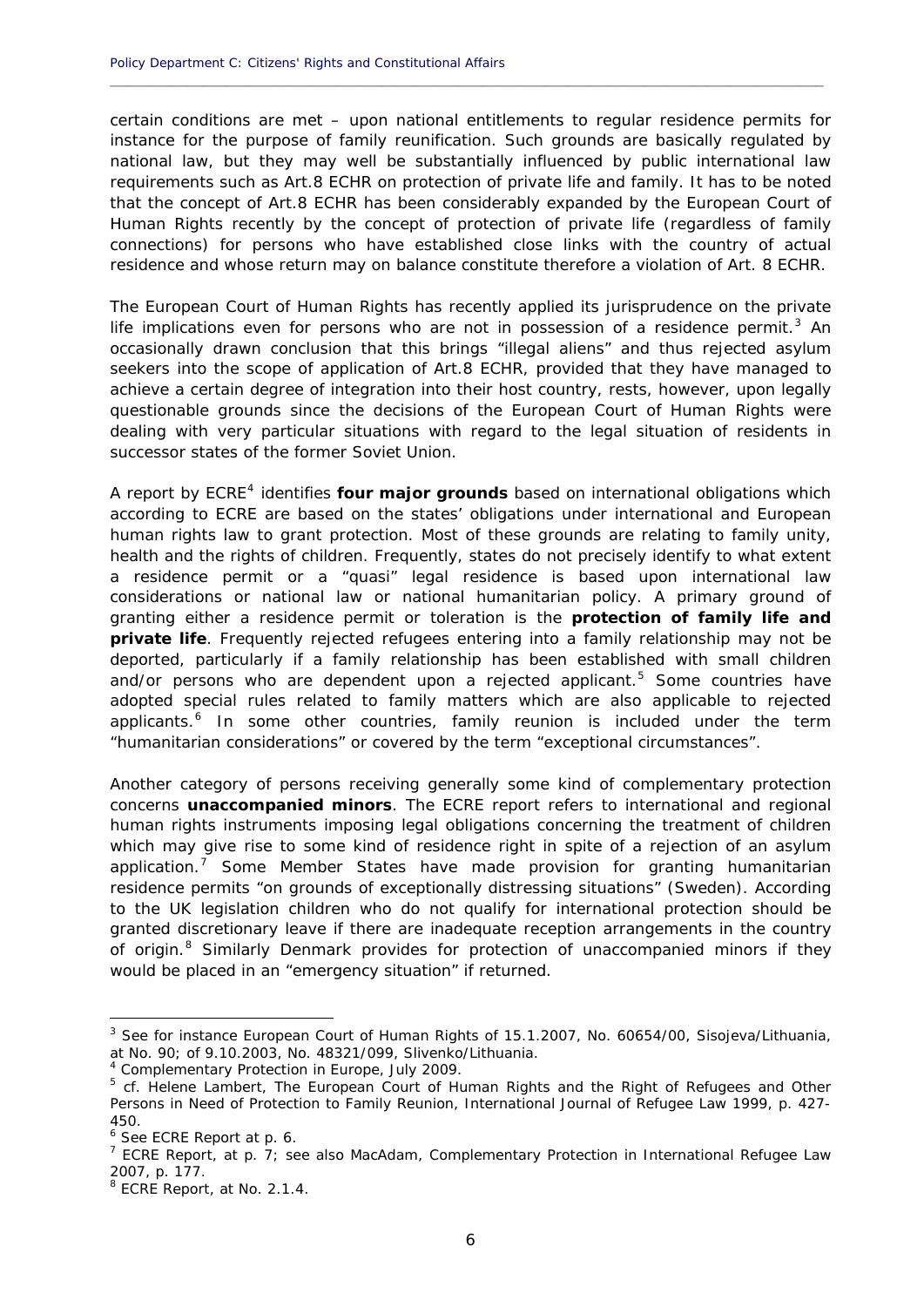A further category concerns **persons suffering from serious illness** which under certain circumstances may be protected by Art.3 ECHR. Most EU Member States do not make special provision for health or medical reasons, but refer generally to discretionary possibilities to grant toleration. In the United Kingdom the official instructions of the Home Office include the requirement of a "serious medical condition" for granting discretionary leave. In Germany, health reasons may usually give rise to toleration under the general provision to suspend deportation "for reasons of international law or on humanitarian grounds or to safeguard the political interests of the Federal Republic of Germany".<sup>[9](#page-8-0)</sup>

A reason why rejected applicants cannot be deported is the application of blanket clauses providing the administration with a largely discretionary authority to grant suspension of deportation. Frequently, Member States apply general clauses whereby execution of return orders may be suspended due to the situation in the country of origin or particular individual circumstances such as poor living condition, victims of human trafficking, persons fleeing from environmental disasters (Finland) and other reasons making return impossible or unacceptable.

Another category of persons enjoys protection against return under political admission programmes for humanitarian or public policy reasons. This category refers to administrative rules or practices whereby persons whose application for international protection has been rejected receive some kind of temporary residence permit or protection against deportation for humanitarian or public policy reasons. Such programmes were set up in various EU Member States for instance in the context of refugees from former Yugoslavia. Sometimes, such arrangements have been in force for quite some time to accommodate the particular needs of certain categories of unsuccessful asylum seekers who are considered as deserving further protection against deportation either due to particularly adverse living conditions in their home countries or due to considerations of the unreasonableness of forceful return after a lengthy asylum procedure and integration into their host country. Some Member States have also adopted regularization programmes based primarily on the length of time spent in the host country and some additional requirements like ordinary employment and absence of criminal persecution.<sup>[10](#page-8-1)</sup>

In addition to the legal reasons based upon national law or on international considerations there is a wide variety of **factual reasons** why persons denied international protection cannot be returned. In principle one can identify the following categories: Persons who cannot be forcefully returned due to factual circumstances in the country of destination, like refusal to accept a person as a national, lack of travel documents, lack of documents proving identity, particular circumstances of a deportation, absence of reasonable travel or arrival facilities in the country of origin.

1

<span id="page-8-0"></span><sup>&</sup>lt;sup>9</sup> Cf. Sec. 60 a German Residence Act of 2004.

<span id="page-8-1"></span><sup>&</sup>lt;sup>10</sup> For a survey see de Bruycker (ed.), Regularization of Illegal Immigrants in the European Union, Brussels 2000.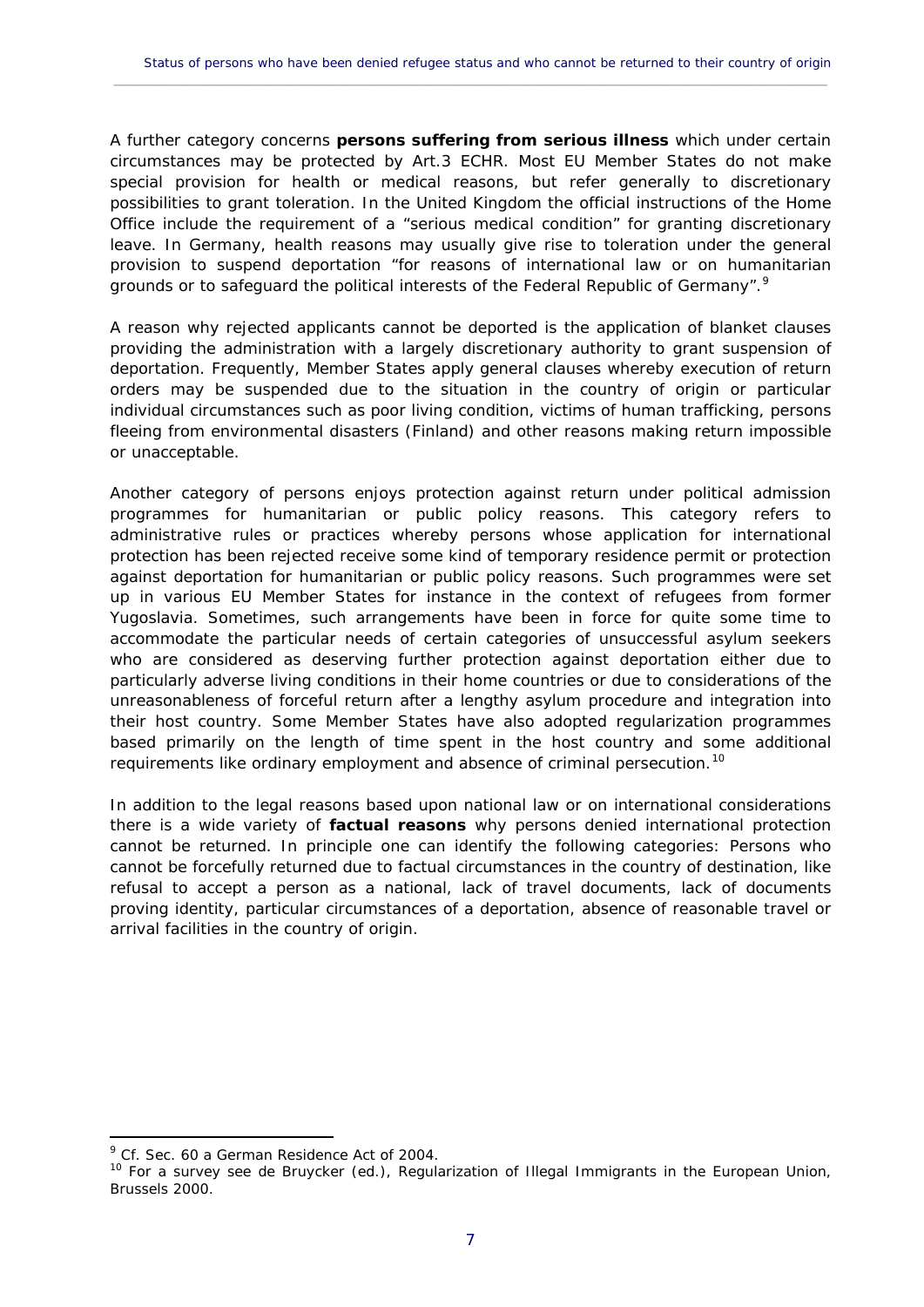## <span id="page-9-0"></span>**3. LEGAL STATUS OF NON-RETURNABLE PERSONS**

The categories identified do not describe clearly defined groups of persons in the EU Member States' legal systems. Similar protection reasons may be dealt with under different legal headings in different EU Member States and give rise to different types of protection (residence permit, suspension of execution, de facto toleration etc.). As to the legal status obtained one may identify the following types of status:

**\_\_\_\_\_\_\_\_\_\_\_\_\_\_\_\_\_\_\_\_\_\_\_\_\_\_\_\_\_\_\_\_\_\_\_\_\_\_\_\_\_\_\_\_\_\_\_\_\_\_\_\_\_\_\_\_\_\_\_\_\_\_\_\_\_\_\_\_\_\_\_\_\_\_\_\_\_\_\_\_\_\_\_\_\_\_\_\_\_\_\_\_**

- 1. Regular or humanitarian temporary or permanent residence permit,
- 2. "toleration" or "discretionary leave" (United Kingdom) or "suspension of execution",
- 3. de facto toleration ranging from simple non-enforcement to a policy to tolerate illegal foreigners, sometimes in connection with an envisaged legalization programme or other forms of announced admission programmes.

All three categories have some features in common. Firstly, they are – with exceptions – primarily regulated by national rules and administrative instructions although such rules may be influenced by international law requirements, such as Art. 8 ECHR. However, even in case of international law implications there are in general no precise requirements regulating the conditions which have to be fulfilled to obtain some kind of alternative residence status. In addition, the residential status is usually precarious. Frequently, no right of access or only limited access to social benefits or employment is granted unless a regular residence permit, for instance for the purpose of family reunion, is given, although in practice the access to some kind of social benefits and the labour market will be granted to a varying degree at least in case of impossibility to deport for an unknown period of time.

Whether a person is entitled to one of the three categories mentioned depends frequently on the reasons for the impossibility of involuntary return and/or voluntary return (both are not identical since it may be impossible to forcefully return a person who does not sign a declaration that he/she is voluntarily leaving the country of residence while it may well be possible to voluntary return). Thus, the law of many Member States, as for instance the German legislation on humanitarian residence permits, will distinguish with regard to the access to category 1 residence titles, whether a person can be held responsible for nonreturn or not. Forceful resistance, destruction of travel documents and lack of cooperation will usually exclude a residence permit although deportation is for factual or legal reasons impossible.

The question to what extent persons who have been denied international protection have access to administrative and judicial proceedings aiming at a humanitarian residence permit or "toleration" (irrespective of an entitlement under national law), and what legal consequences derive from such proceedings (right to remain for the duration of proceedings; suspensive effect of appeals etc.?) is in principle a matter of national law subject to principles like the right of effective judicial protection in case of claimed violation of fundamental rights etc. Some Member States try to exclude resort to national immigration law by preventing access at least to regular residence permits unless an application is filed abroad; other EU Member States will accept a "shift" from failed asylum seeker status to regular immigration procedures under certain conditions (most notably family reunion taking place after final determination of asylum claims). With regard to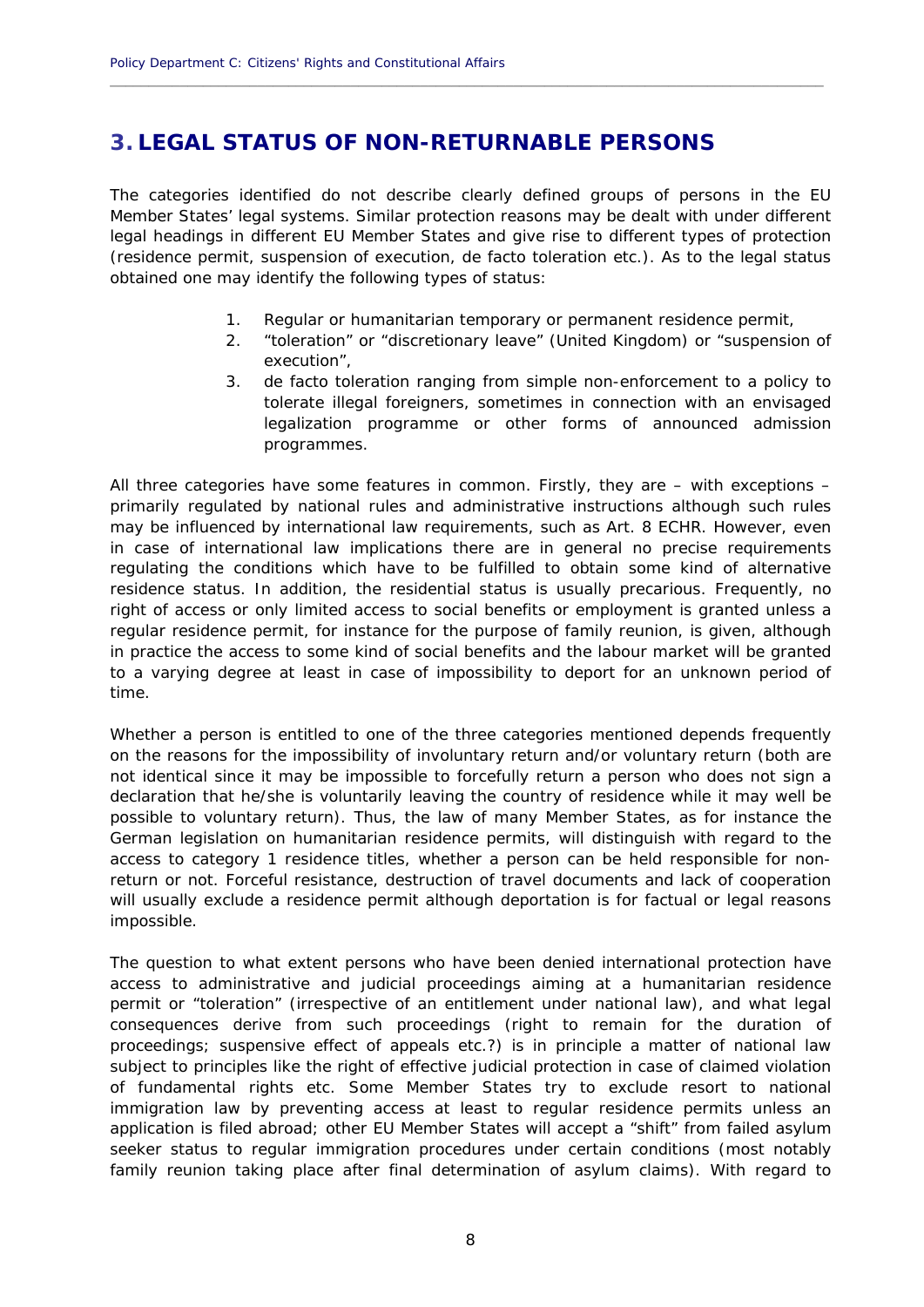family relations respectively marriage of a rejected asylum seeker with a Union citizen a change to a legal residence is guaranteed by EU-law under the Metock jurisprudence of the European Court.<sup>[11](#page-10-1)</sup>

 $\_$  , and the set of the set of the set of the set of the set of the set of the set of the set of the set of the set of the set of the set of the set of the set of the set of the set of the set of the set of the set of th

Applicants may also resort to subsequent international protection claims based upon new facts or new evidence. Under the Asylum Procedures Directive, a subsequent application requires a Member State to examine the case in a specific procedure after a previous application has been withdrawn or abandoned or after a decision has been taken on the previous application. In this case, a preliminary examination takes place whether new elements or findings relating to the examination of whether a person qualifies as a refugee, or as a person eligible to international protection, have arisen or have been presented by the applicant. If such new elements can be identified which significantly add to the likelihood of the applicant qualifying for the protection status (or optionally for other reasons to reopen the procedure) a new asylum procedure starts and the rejected asylum seeker is back to his/her previous status as an applicant for international protection. While previously the Procedure Directive did not contain a rule on the effect of further asylum applications, it is foreseen in Art. 35 (8) (COM (2009) 554/4) that in case of a final decision to reject a subsequent application Member States may make an exception "to the right to remain in the territory" provided that the determining authority is satisfied that the decision will not lead to direct or indirect refoulement.

Alternatively, applicants may resort to national law provisions providing for humanitarian protection beyond the scope of application of the Qualification Directive. Sometimes, these additional humanitarian possibilities are examined in a single asylum procedure, sometimes they are subject to separate subsequent administrative and judicial procedures. Sometimes, such rules may not even provide any entitlement but granted on an exclusively discretionary (political) basis. Thus, for instance German law provides that "by way of derogation from the prerequisites for the issuance and extension of residence titles", the Länder may, on petition from a hardship commission, order a residence permit to be issued to a foreigner who is unappealably obliged to leave the federal territory.

# <span id="page-10-0"></span>**4. CHARACTER OF A "TOLERATION" OR" DISCRETIONARY LEAVE" OR "SUSPENSION OF EXECUTION"**

The common characteristic of this type of status is the absence of a legal right of residence by way of a national right to a residence permit while at the same time execution of a deportation order is excluded by law for a specified period of time, usually for a limited time period of some months (toleration). Toleration may be renewed and sometimes last for several years. The status obtained is "quasi-legal" which means

- that the obligation to leave as a consequence of a lack of a residence title remains,
- that punishment for unlawful residence is excluded,
- that execution of a deportation order is suspended,
- that actual residence in the territory of a Member State as a rule will not be counted as "lawful residence" for other purposes (naturalization etc.).

<span id="page-10-1"></span><sup>11</sup> Judgment of 25.7.2008, case C-127/08.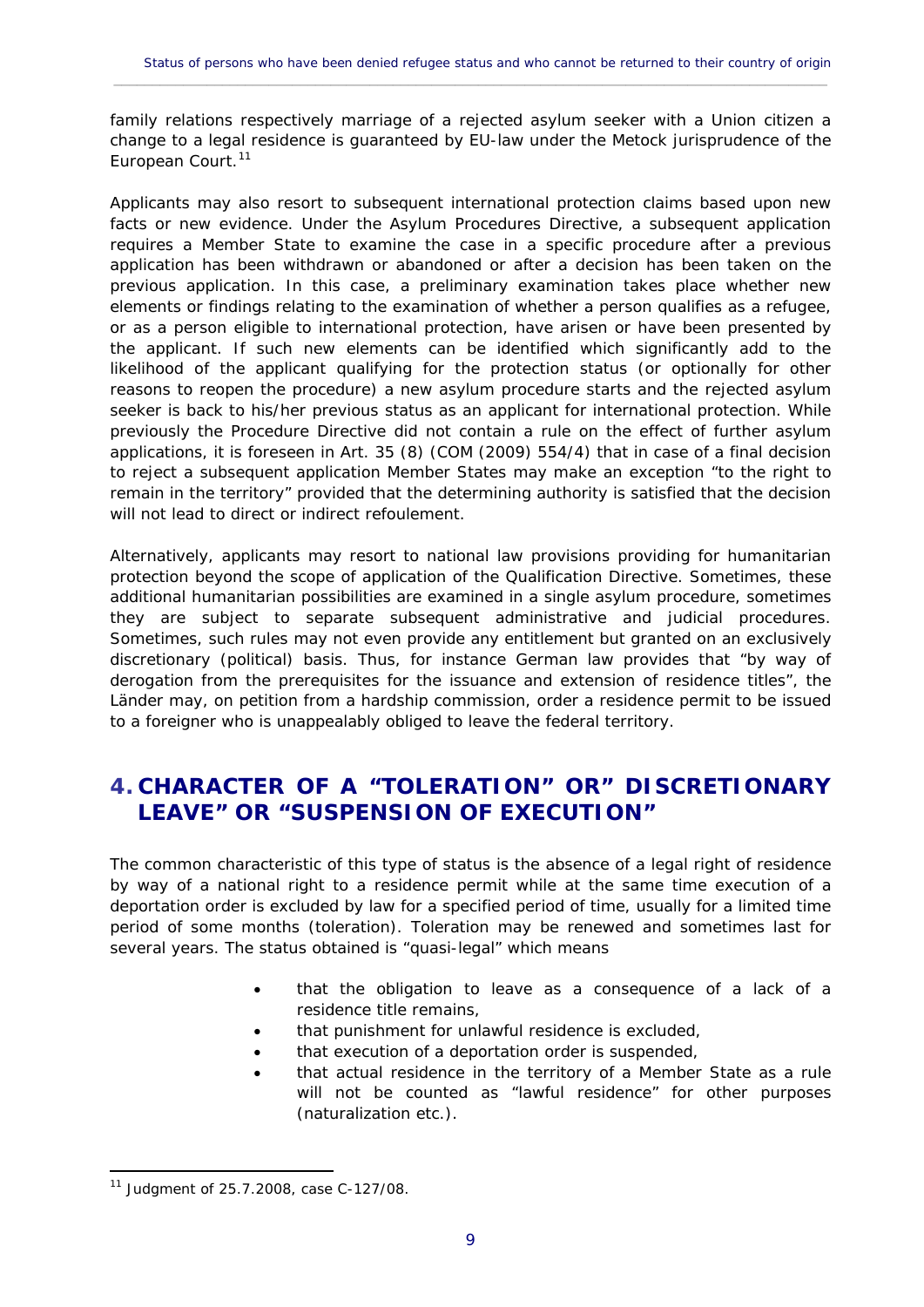**Discretionary leave** in the United Kingdom grants a somewhat different legal status. It applies where a person does not qualify for asylum and humanitarian protection, but neither an enforced nor a voluntary return is possible without prejudice to protected rights. Somewhat different to the German "toleration" the discretionary leave does grant a right to residence although it is a somewhat minor status in terms of duration ranging from six months to three years or shorter periods if the circumstances leading to the granting of discretionary leave will be short-lived.<sup>[12](#page-11-1)</sup>

**\_\_\_\_\_\_\_\_\_\_\_\_\_\_\_\_\_\_\_\_\_\_\_\_\_\_\_\_\_\_\_\_\_\_\_\_\_\_\_\_\_\_\_\_\_\_\_\_\_\_\_\_\_\_\_\_\_\_\_\_\_\_\_\_\_\_\_\_\_\_\_\_\_\_\_\_\_\_\_\_\_\_\_\_\_\_\_\_\_\_\_\_**

#### <span id="page-11-0"></span>**5. NEED FOR MODIFICATION?**

The proposals of the Commission are based upon the assumption that progress in the harmonisation of rules with regard to the asylum procedure and recognition standards will substantially contribute to prevent irregular movements and remove pull-effects for illegal immigration. In the absence of reliable data it cannot be ascertained whether these assumptions are correct. It is, however, doubtful whether the assumption that common asylum procedures and the reduction of Member States' options will automatically create higher efficiency in returning persons who do not qualify for international protection. The disparity between the number of persons denied international protection status and the number of persons voluntarily returning or deported to their countries of origin indicates that with the acceleration of asylum proceedings the problem may not be solved but shifted to "post-asylum procedures". The acceleration of asylum procedures proper (the Commission itself has assumed an average length of procedure of six months) may not be the real issue. The variety of additional procedures and chances to some kind of humanitarian residence permit, toleration or quasi-residence rights may play a substantially larger role as a pull-effect than is generally acknowledged in the official debate.

In addition, there may be an EU-regulatory gap in the legal status of persons denied protection status that cannot be returned if this category of persons in terms of duration, economic importance and integration constitute a significant de facto portion of the EU refugee population.

Therefore, in order to tackle on a EU level with the intermediate period between a common European asylum procedure and execution of return decisions with all its problems arising in relations with countries of origin, efforts should be undertaken to establish some common rules on "post-asylum procedures" and the reasons for granting a status and rights attached to a status. This does not necessarily mean an extension of the concept of international protection. It should as well not jeopardize the efficient implementation of the principle that third-country nationals who have been denied international protection should preferably voluntarily return to their countries of origin or be deported.

At the outset Member States must keep flexibility and political discretion as to granting humanitarian residence permits or quasi-legal residence rights. It is, on the other hand, obvious that the variety of legal instruments and practices available may turn out to be a more important pull-factor than the asylum procedure proper. In short, the expectation to muddle through a highly complex system at least for such a length of time as to provide a sufficient amortization of the capital spent for organized smuggling may be more important than specific rules on accelerated proceedings, legal assistance etc.

<span id="page-11-1"></span> $12$  For information see ECRE Report, Complementary Protection in Europe, July 2009.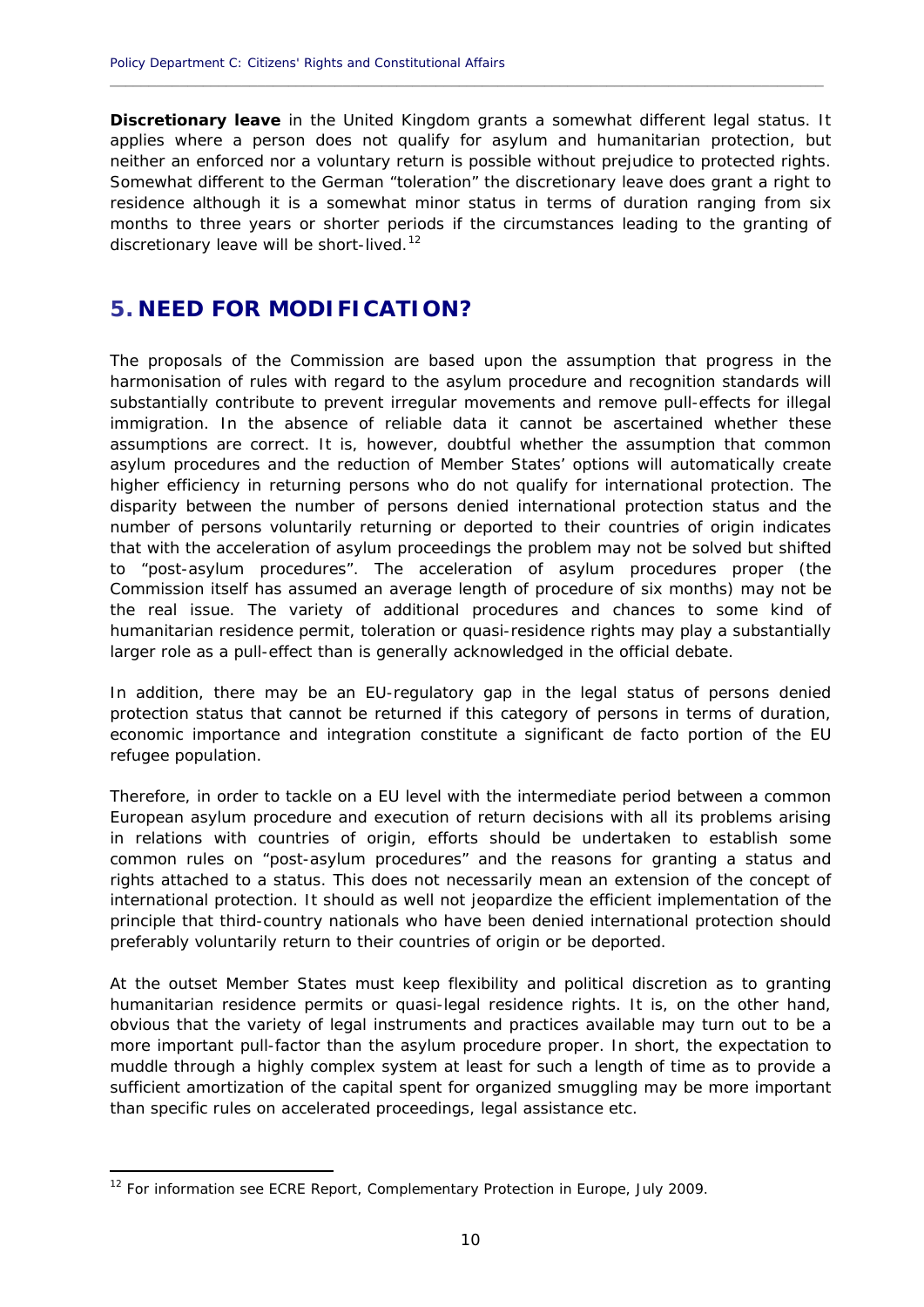At present, no exact data are available to my knowledge as to the

- number and duration of post-asylum proceedings,
- the reasons on which residence permits, humanitarian titles, suspensions of execution, toleration etc., are granted.

To identify the problem and to explore the potential for harmonisation it would be necessary to have more precise data.

It should be noted that an obligatory single asylum procedure will not solve the problem since the single procedure concept will only cover international protection. Whether other protection grounds are covered depends exclusively on the national law.

Harmonisation efforts respectively increased cooperation for common practices (EASO) could be envisaged in the following areas:

- rules on what basis rejected asylum seekers who cannot be returned should receive a temporary status,
- reduction of the possibilities of Member States to grant "at any time" an autonomous residence permit or other authorization for compassionate, humanitarian or other reasons to illegal aliens (cf. Art. 6 para. 4 Return Directive),
- rules under what conditions rejected asylum seekers may shift to "regular" procedures for applying for a residence permit,
- harmonisation of access to employment and social benefits.